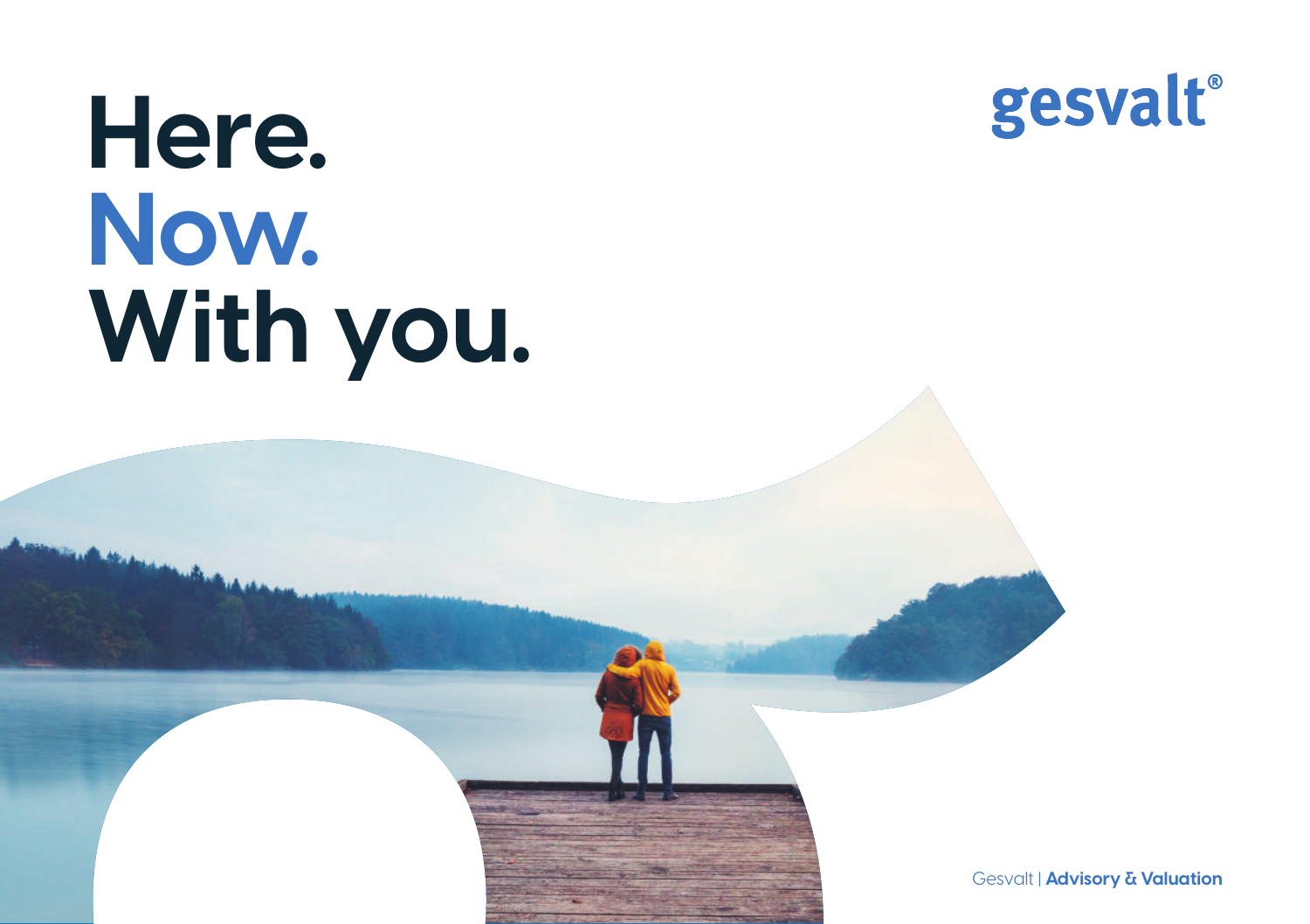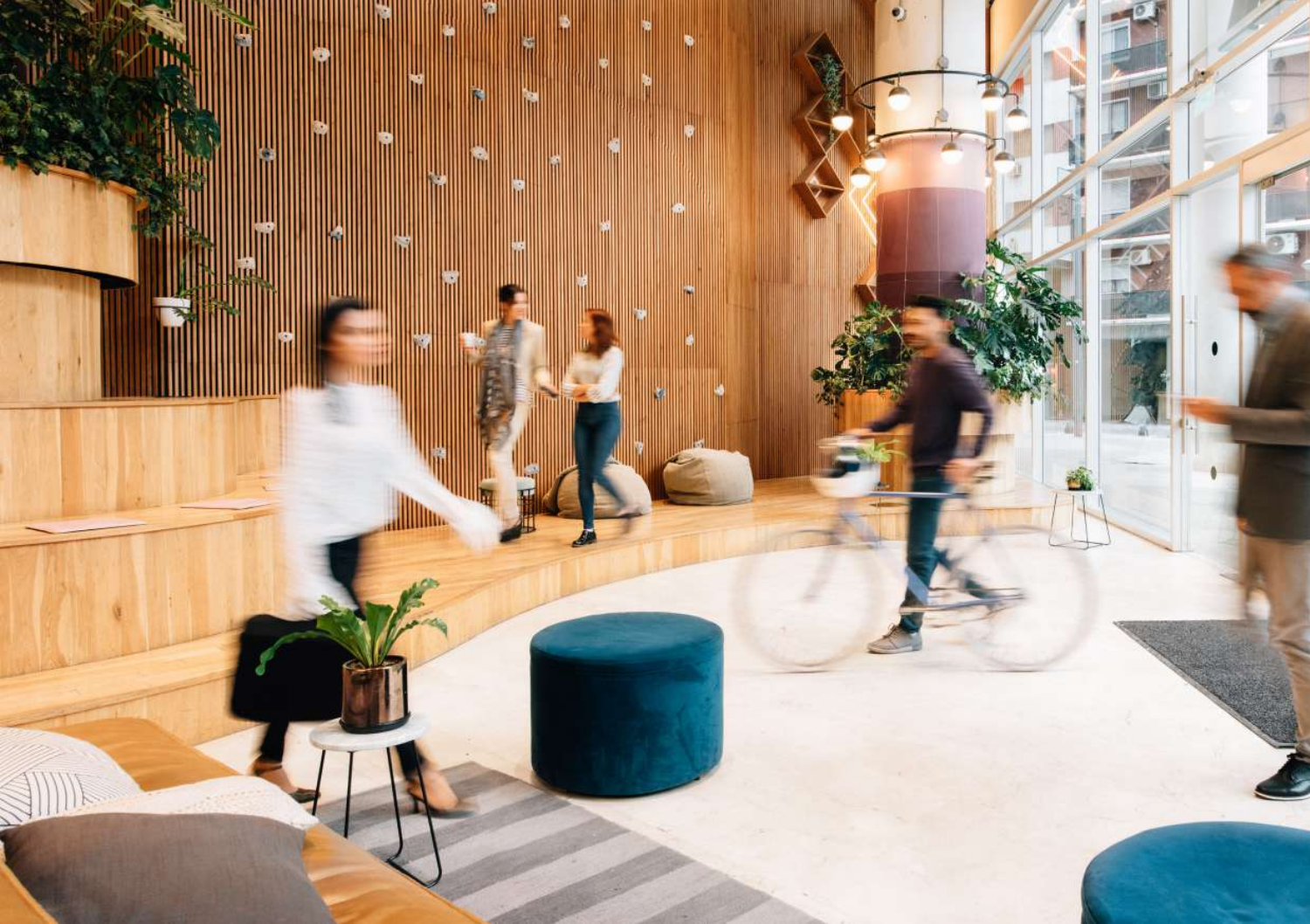### **Contents**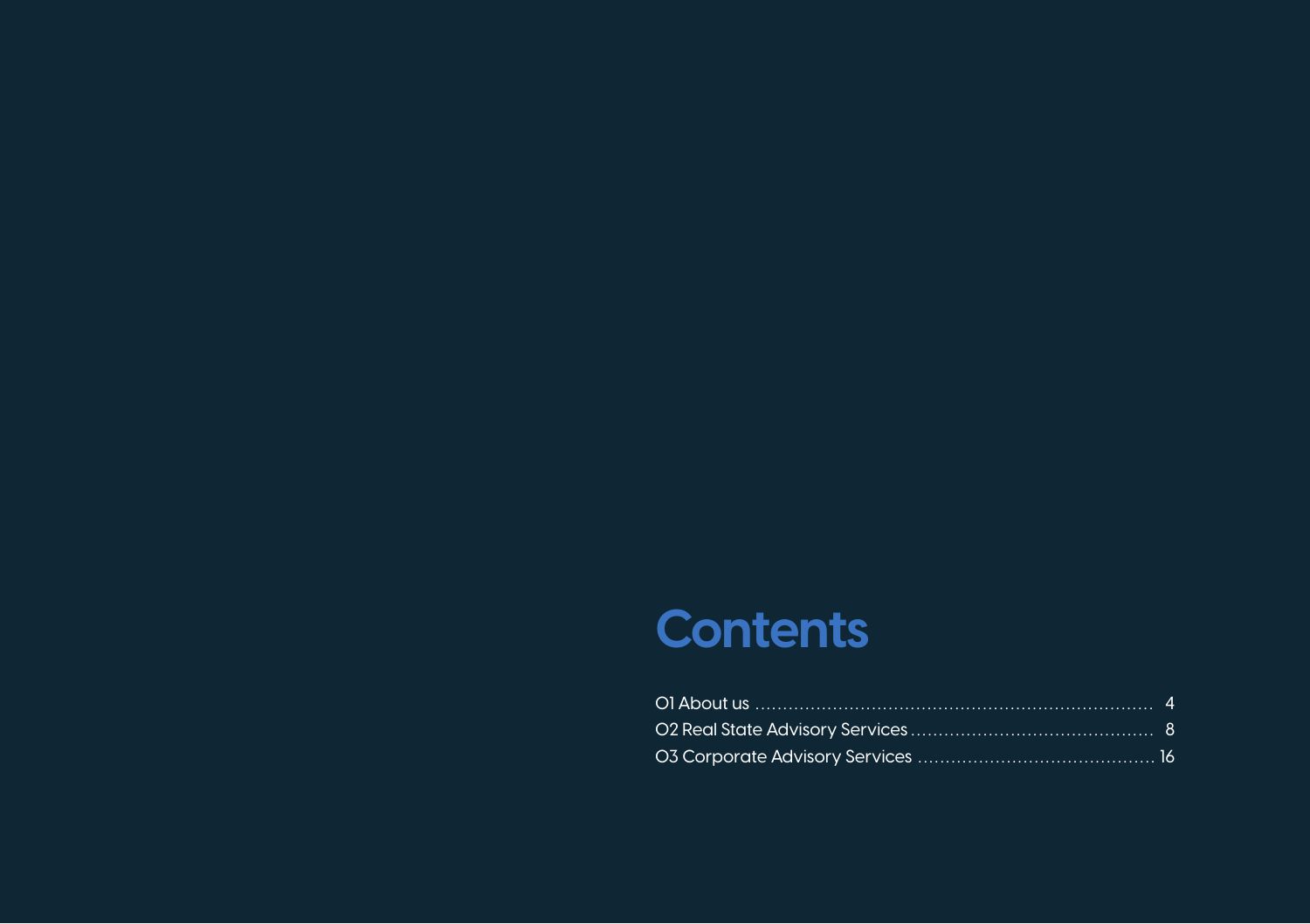



Gesvalt | About Us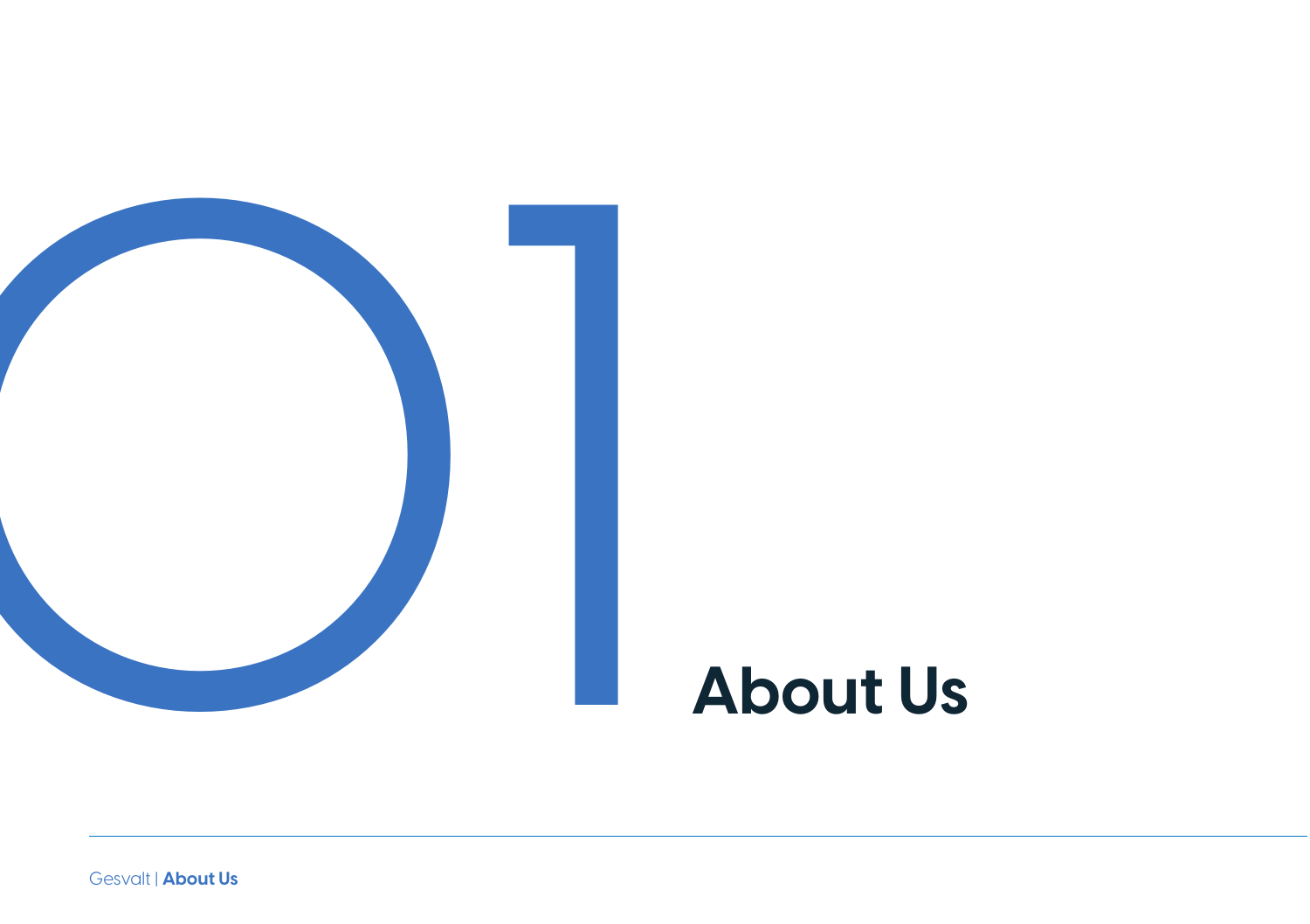

**Experts** More than **25 years' experience** in advisory and valuation.



#### **National and international coverage**

National and international coverage, with **16 offices in Spain and presence in 14 countries, developing activities** in **more than 40 cities around the world.**



#### **A member of Valuation Research Group (VRG)**

It is an independent, global network of business and asset valuation services. With **more than 50 offices**  in USA, LATAM, Central America, Asia, Australia and Europe, it offers **global coverage** to all its clients.



#### **A member of Praxi Valuations Network**

It is an international network specialising in the valuation of real estate, industrial and business assets, with **solid coverage throughout Europe**. Its main activity focuses on the valuation of assets and loans, as well as the conduct of due diligence.

Accredited by:  $\bigotimes$  RICS' BANCODEESPAÑA  $CEVE^e$   $\bigotimes$   $\bigcirc$   $\bigcirc$   $\bigcirc$   $\bigcirc$  Member of:  $\triangle$  E $\triangledown$ 





**EFFAS**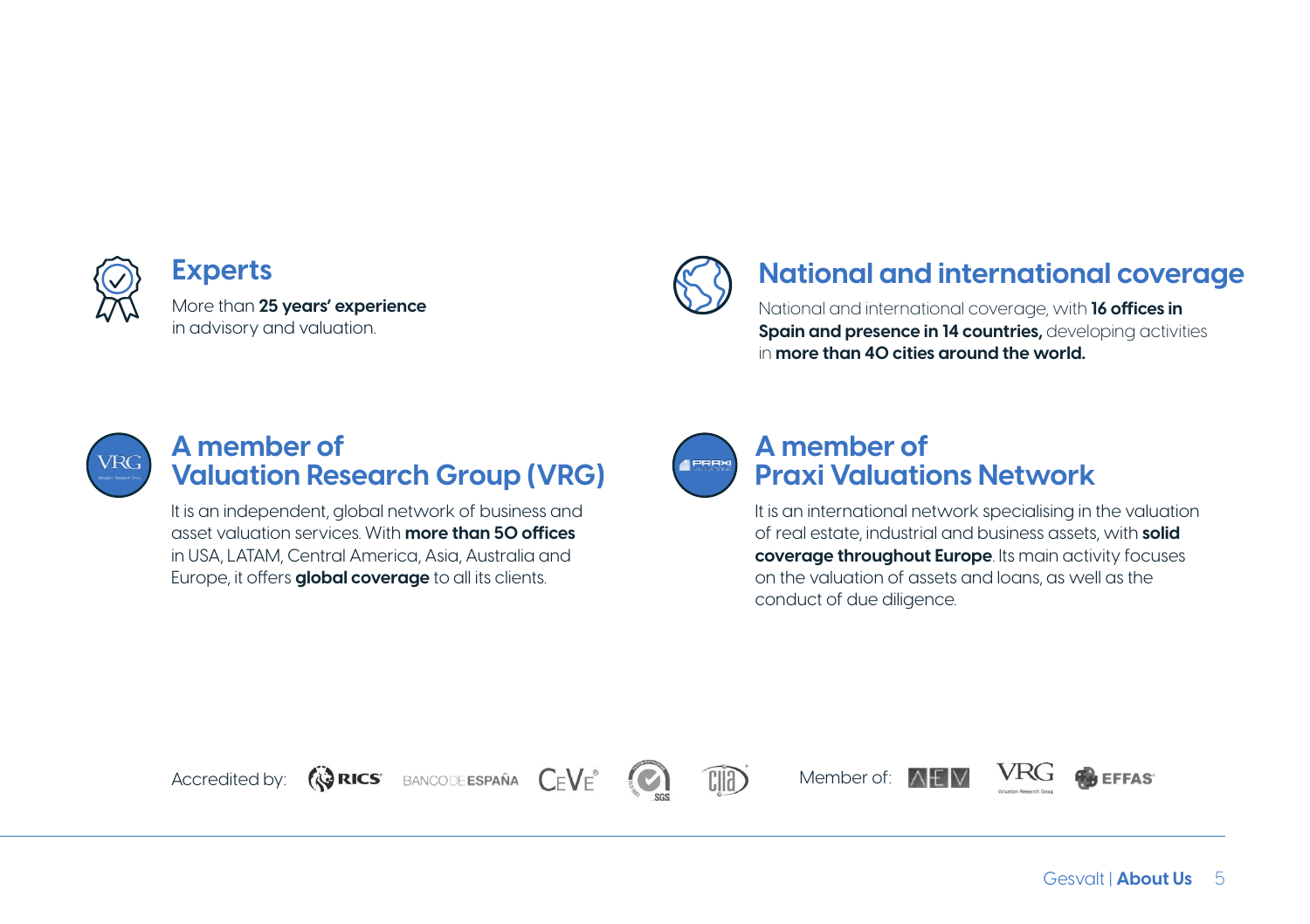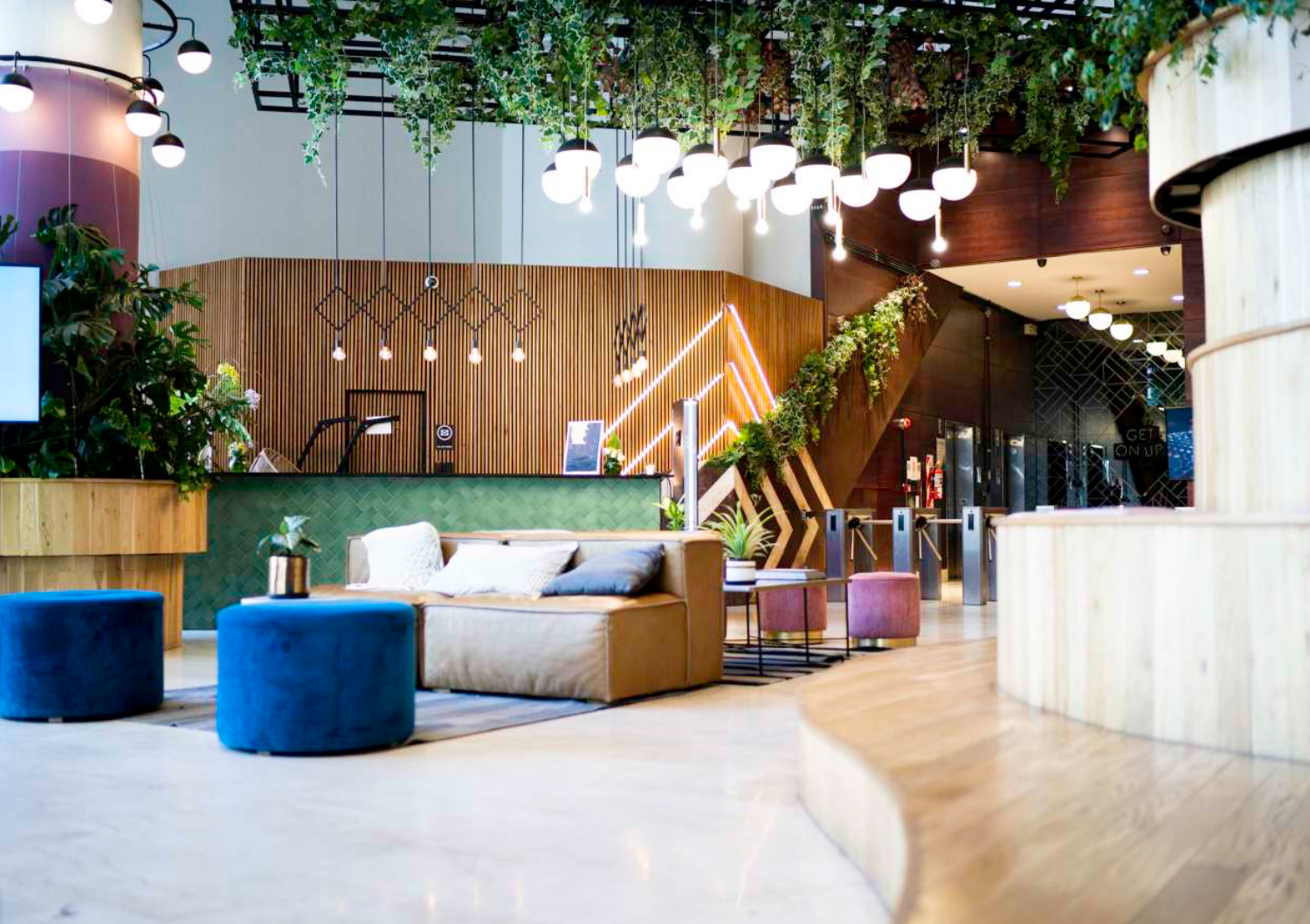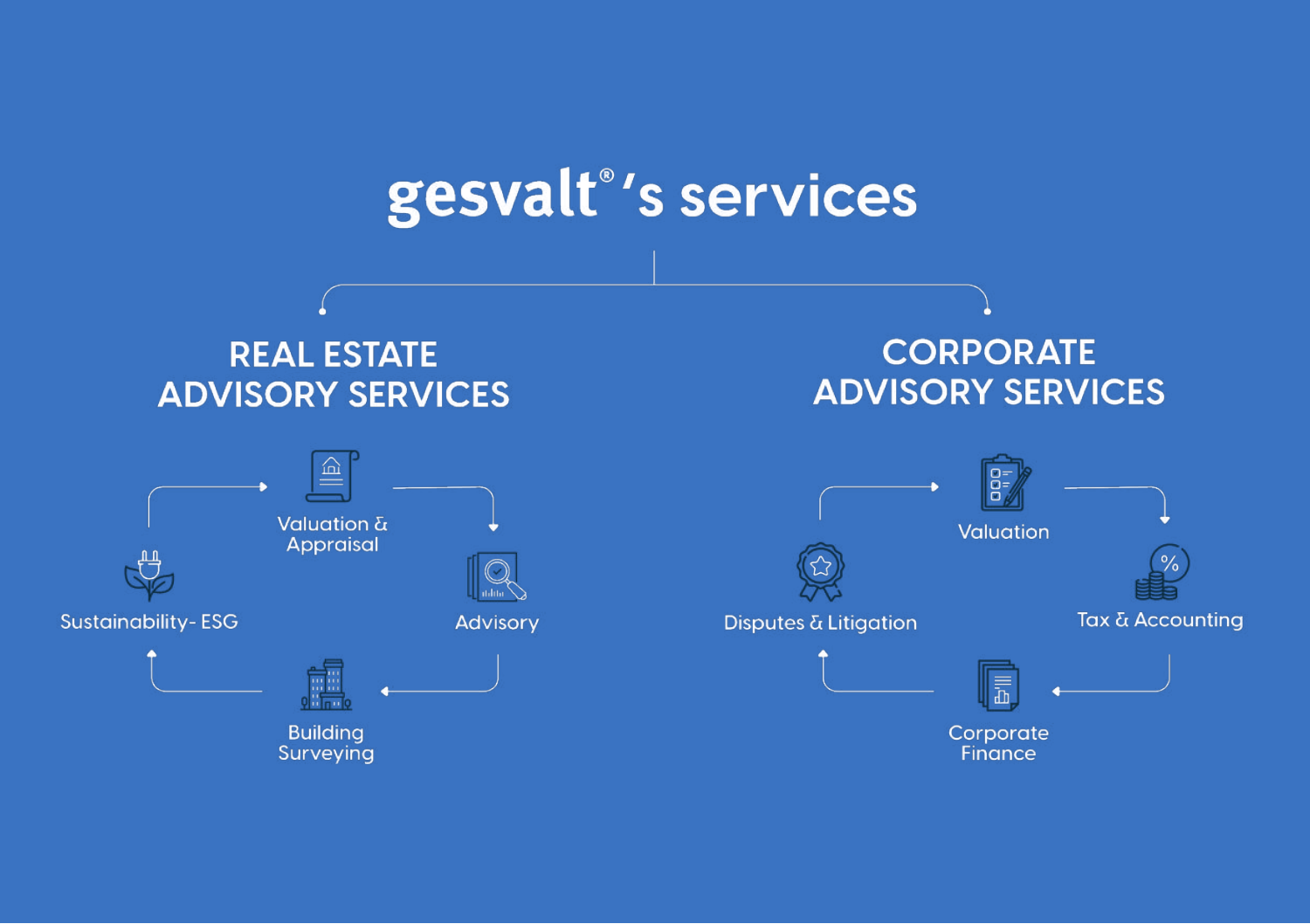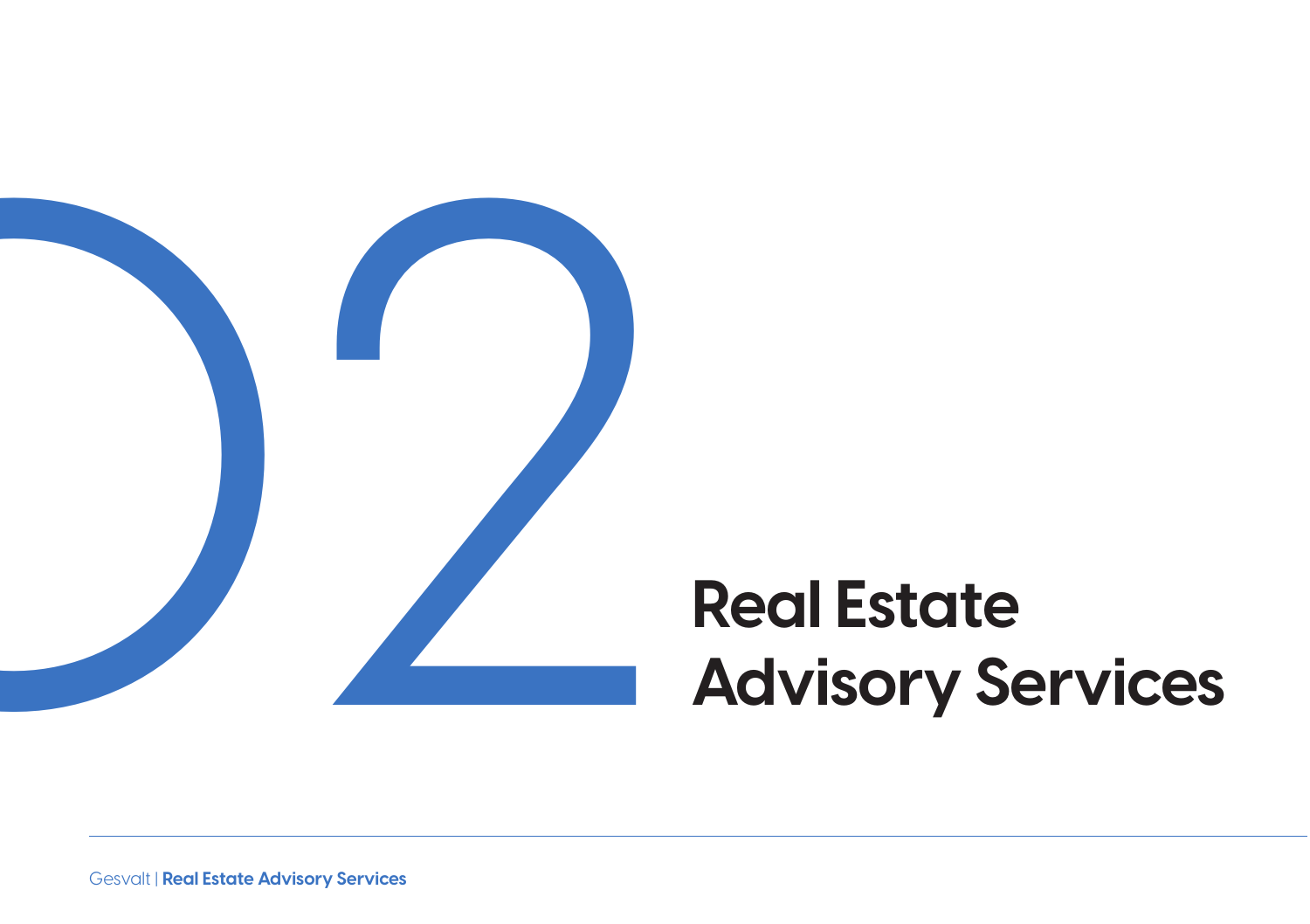

#### Valuation & Appraisal

- · Appraisals Spanish mortgage market
- · Valuations International market
- NPL & REO portfolios
- Automated Valuations (AVMs)

#### **Sustainability - ESG**

- · ESG Analysis and Sustainability in Real Estate Assets
- · Environmental Due Diligence
- Decarbonisation Processes
- Advice to companies subject to NFRD

### **REAL ESTATE ADVISORY SERVICES**

# addo

#### Advisory

- · REIT Advice
- · Market & feasibility studies
- Planning consultancy technical & legal



#### **Building Surveying**

- · Project Monitoring
- DDs (Legal and Tech)
- · Expert reports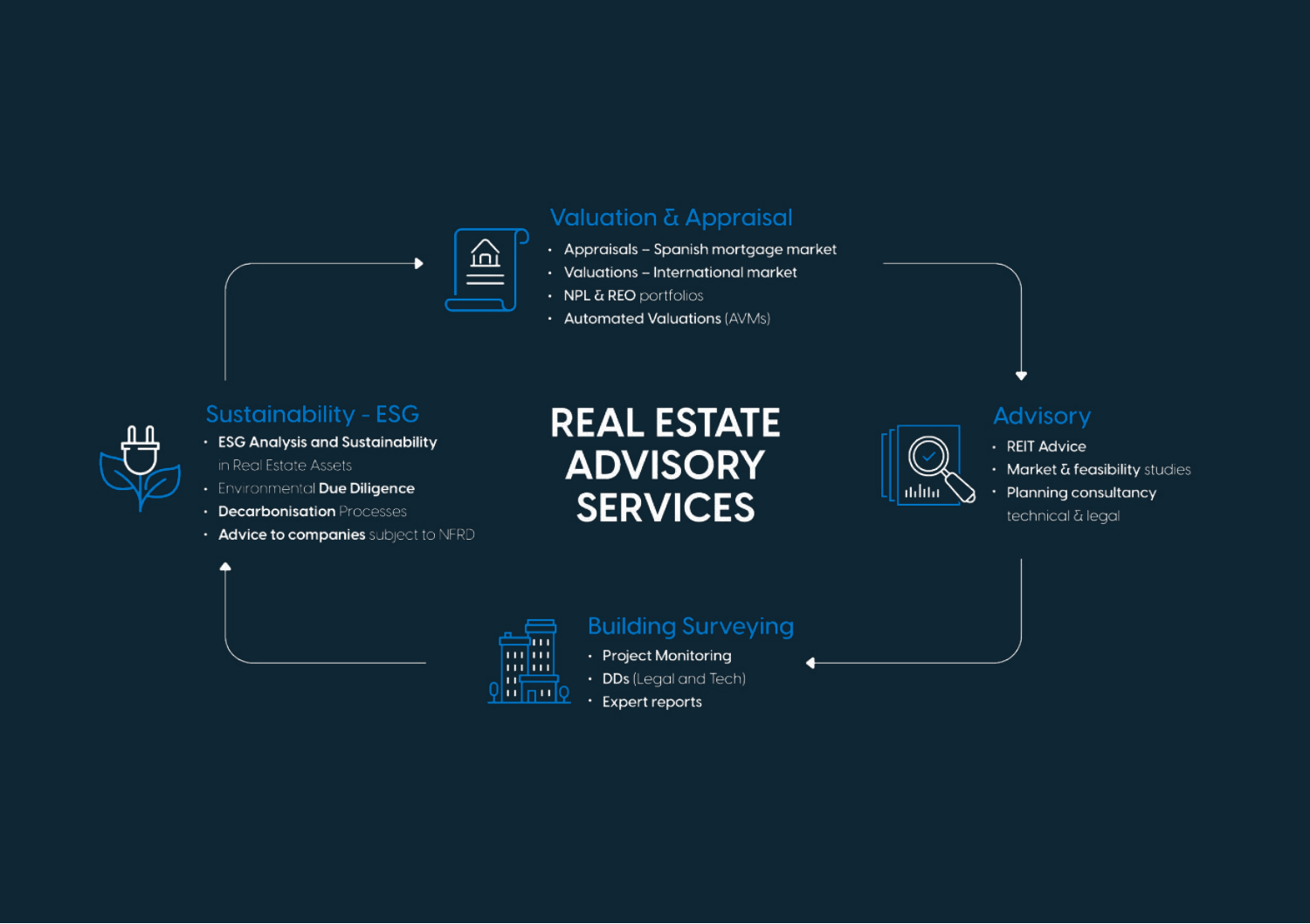## **Valuation & Appraisal**



The appraisals are conducted in accordance with the provisions set out in the Ministerial Order ECO 805/2003, for the following purposes:

- Mortgage credit or loan collateral.
- Coverage of technical provisions of insurance companies.
- Determination of assets of Collective Investment Schemes.
- Determination of the real estate assets of Pension Funds.
- Valuation of real estate properties owned by Financial Institutions, loan collateral or foreclosed properties.



Valuations in compliance with international RICS-IVS standards, globally recognised for their high quality and requested for the following purposes:

- Financina.
- Advice on value in acquisition and sale transactions.
- Legal, tax & accounting
- Portfolio valuation and due diligence.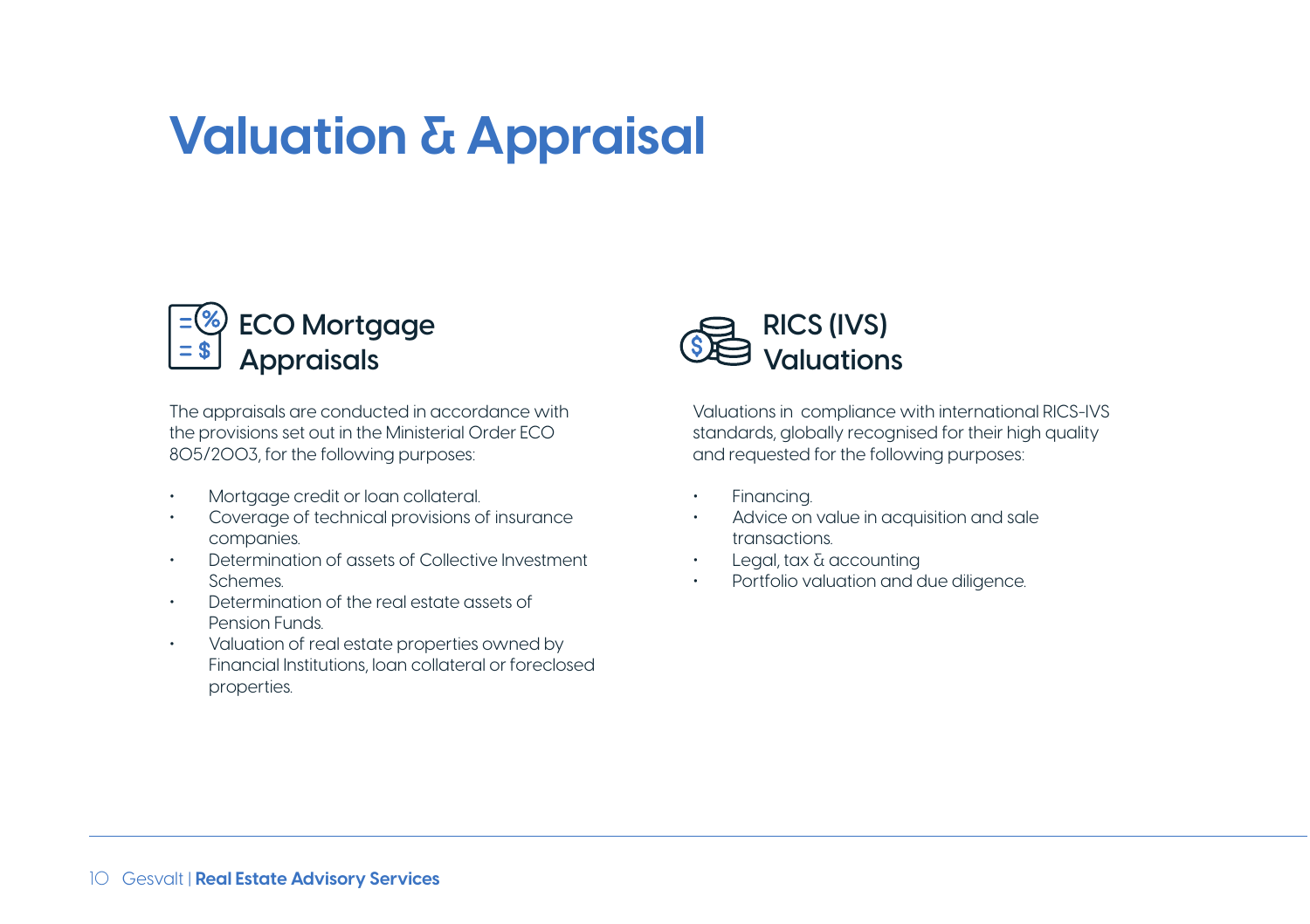

Mass valuation of real estate portfolios based on statistical methods, requested for the following purposes:

- Determination of the SALE and RENTAL value of the property.
- Valuation of portfolios for acquisition and / or management. purposes, as well as for regulatory ones.
- Portfolio evaluation and/or monitoring.
- Construction of market indices.



Valuation of NPL / REO portfolios for all types of assets: Residential, Retail, Hotels, Offices, Industrial, Logistics, Land, Construction in Progress, etc.

- Advice on the portfolio investment / divestment strategy (Risk / Profitability / Liquidity)
- NPL collateral analysis and valuations.
- Statistical, desktop, drive-by and full appraisals.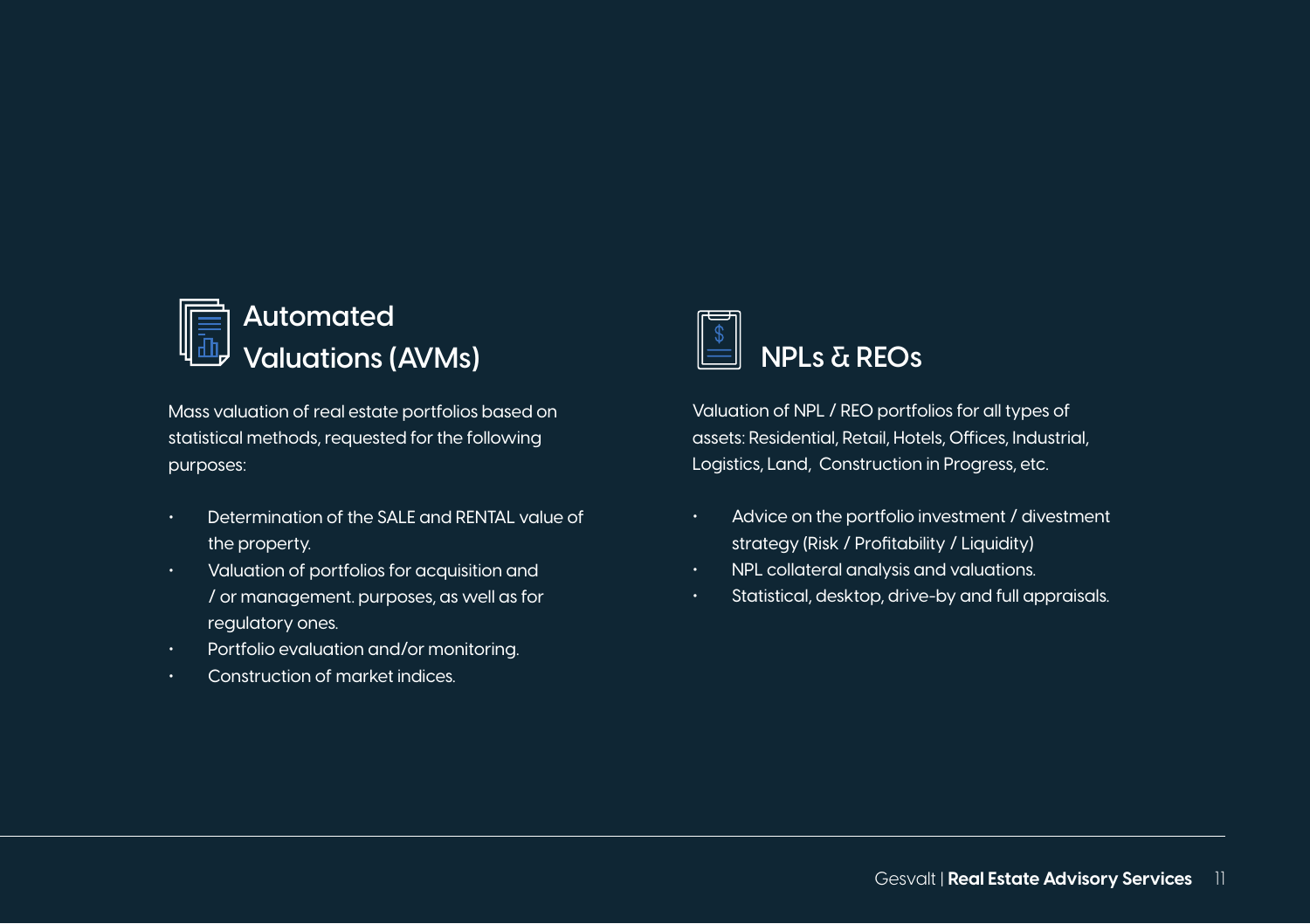## **Advisory**



Provision of comprehensive support in the valuation of REITs:

- Market listing processes (BME Growth, Euronext, etc.).
- Valuation of real estate assets (ECO/RICS compliant)
- Valuation of the Company under internationally accredited standards.
- Value update (half-yearly / yearly).
- Asset due diligence.



Provision of support to investors and public administrations throughout the process of legal and technical transformation of land, through:

- Provision of support, advice and management of Compensation **Boards**
- Analysis and review of proposed Technical Actions.
- Analysis and valuation of expropriated property.
- **Preparation and processing of** planning permits.



Provision of support to investors throughout the life cycle of real estate projects through:

- Conduct of Market Studies (offer/ demand) on any type of asset.
- Definition of the strategy and formulas for the divestment of assets owned by funds and financial institutions.
- Definition of the commercially most appropriate product in each situation.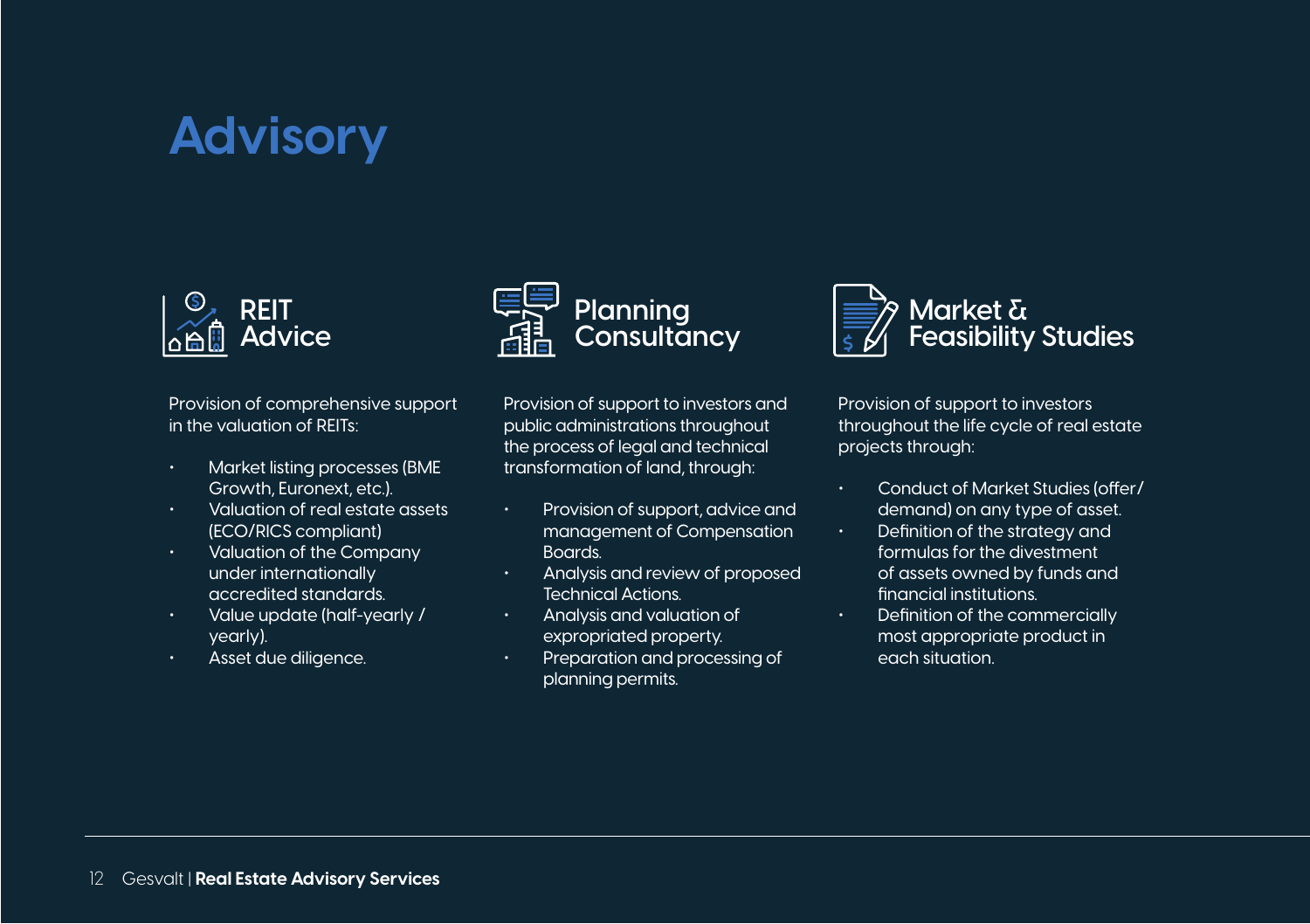### **Building Surveying**



Provision of support to investors in building investment or divestment processes, giving comfort on any technical aspect with our Due Diligence reports on the following issues:

- Technical & Planning
- **Structural**
- **Fnvironmental**
- Legal & Finance
- Documentary & Project
- CapEx



- RICS accredited building's statement report
- RICS accredited building's reinstatement valuation
- Building Evaluation Report (IEE)
- Reports on real estate useful life (tax purposes)
- VAT exemption reports in property refurbishment works



Technical, financial and administrative monitoring of financed real estate developments to prevent risks and ensure their successful completion:

- The progress status of the project throughout its different stages.
- The feasibility plan of the real estate development being financed.
- Online real time monitoring tool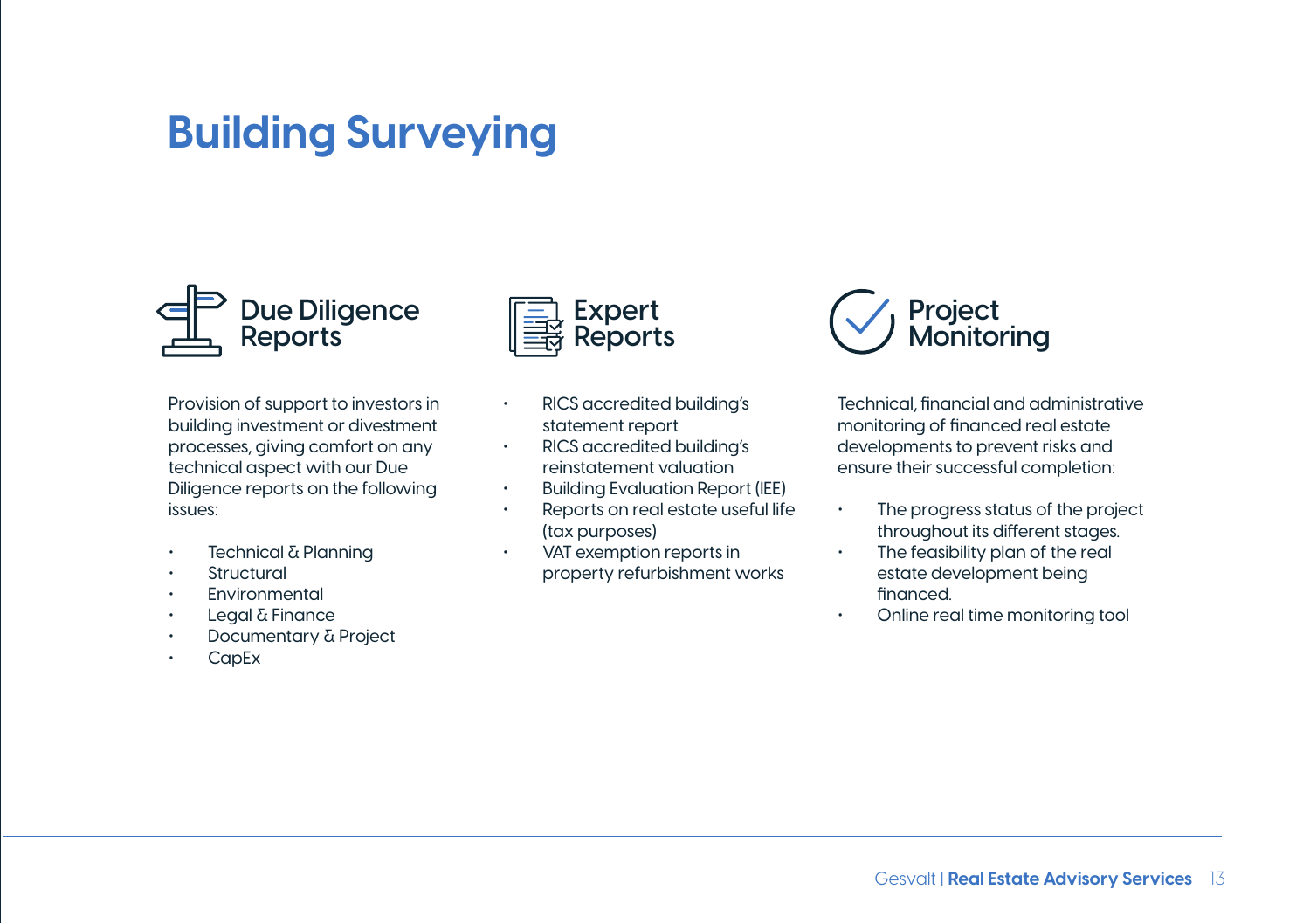### **Sustainability - ESG**

#### **ESG Analysis and Sustainability in Real Estate Assets**

We conduct energy audits from their most simplified version –CEE (Building Energy Rating) – to the most complete diagnostic energy audit. We advise on the building rating process according to the main internationally recognised certifications.



The company has professionals with expertise in these audits focused on waste treatment, soil contamination, hydrogeological aspects and detection of highly polluting agents such as lead or radon.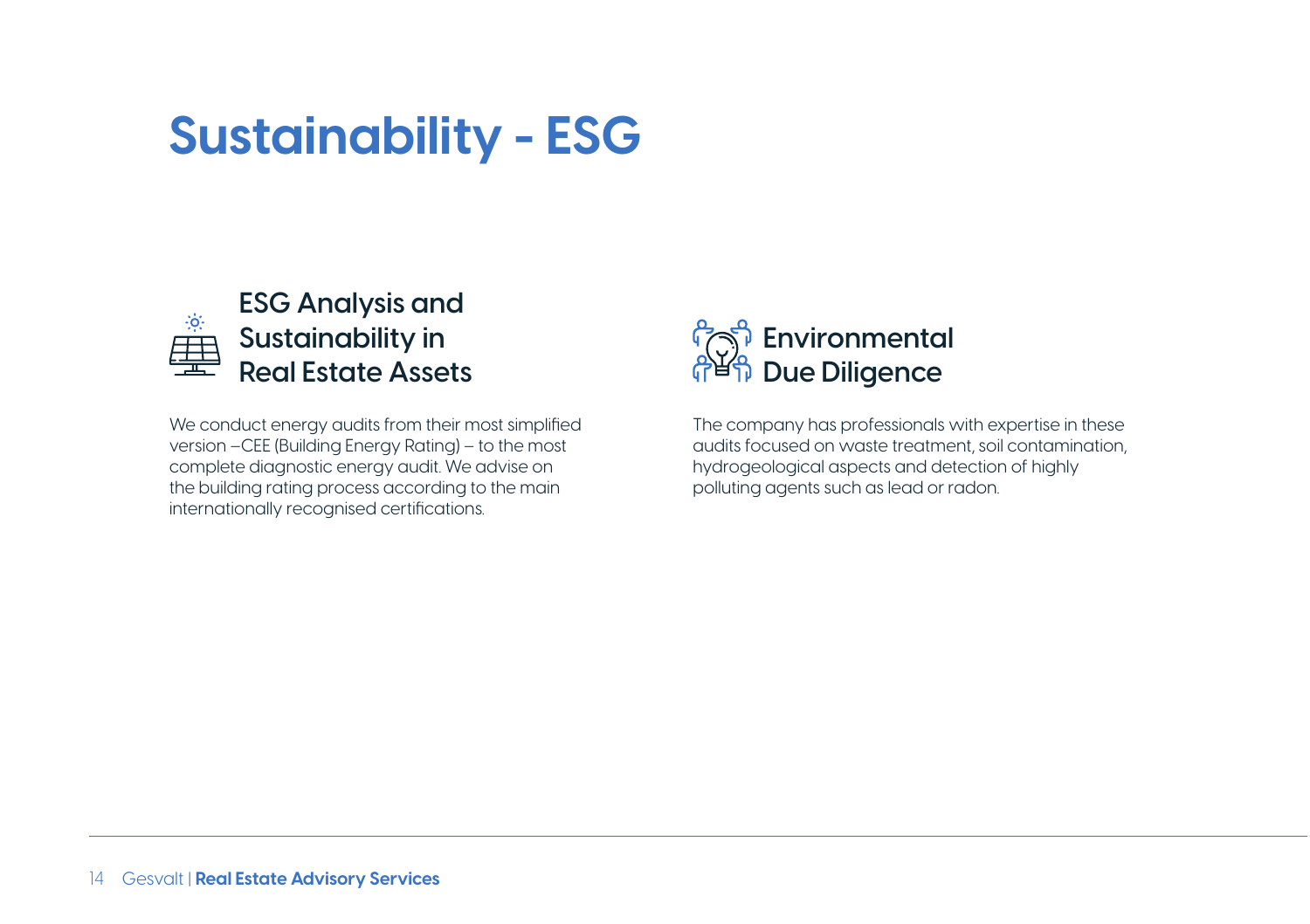

By applying the general approach of the Life Cycle Analysis, and based on an initial diagnosis, we suggest corrective measures to reduce the carbon footprint, water footprint and environmental footprint, both in activities and products.



From 1 January 2022, a greater number of companies are subject to NFRD (Non-Financial Reporting Directive). Gesvalt provides advice to its clients in the preparation of the NFRS (Non-Financial Reporting Statement), as well as in the compliance with the information disclosure obligations for those companies with eligible activities according to the European taxonomy.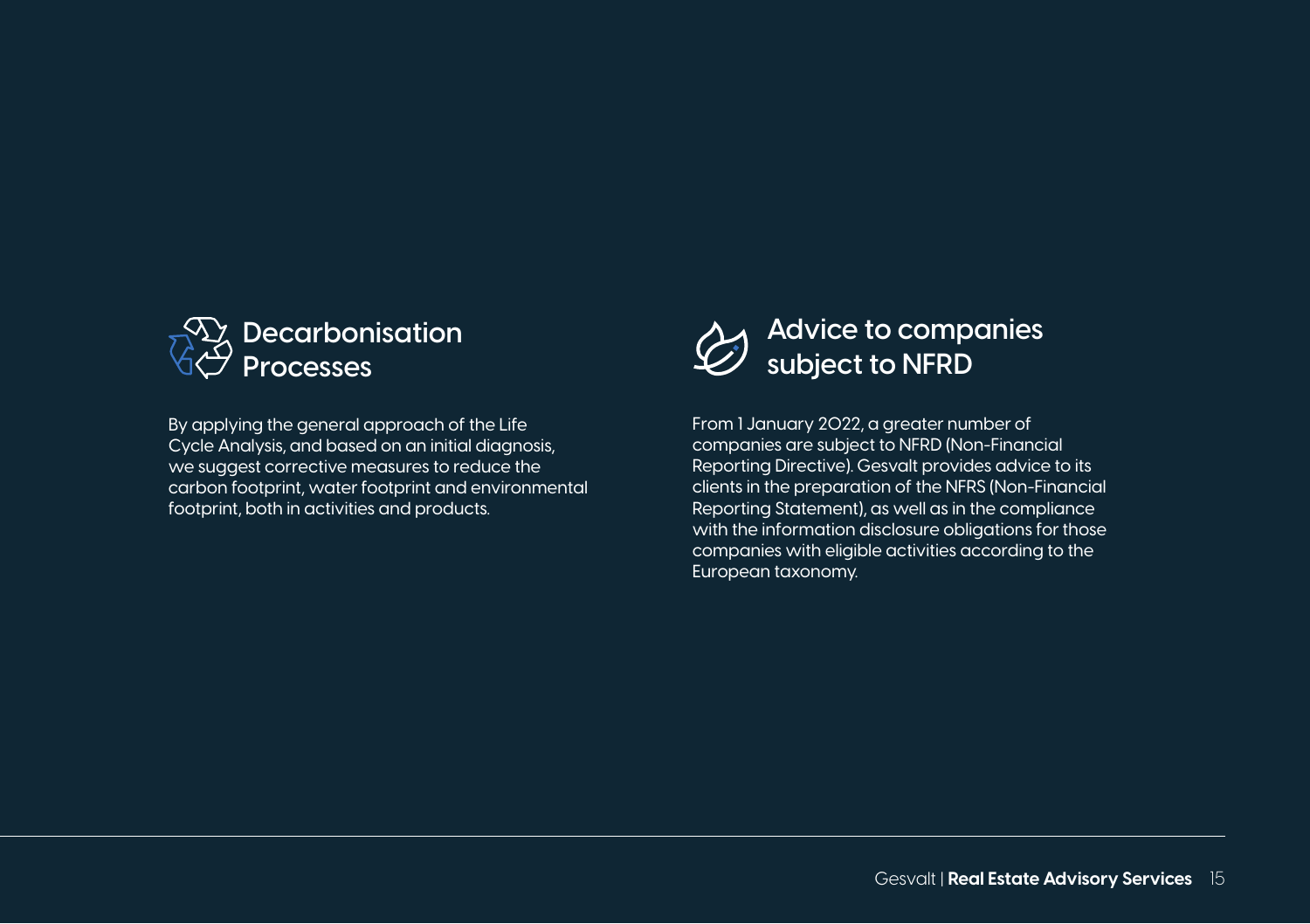

## **Corporate Advisory Services**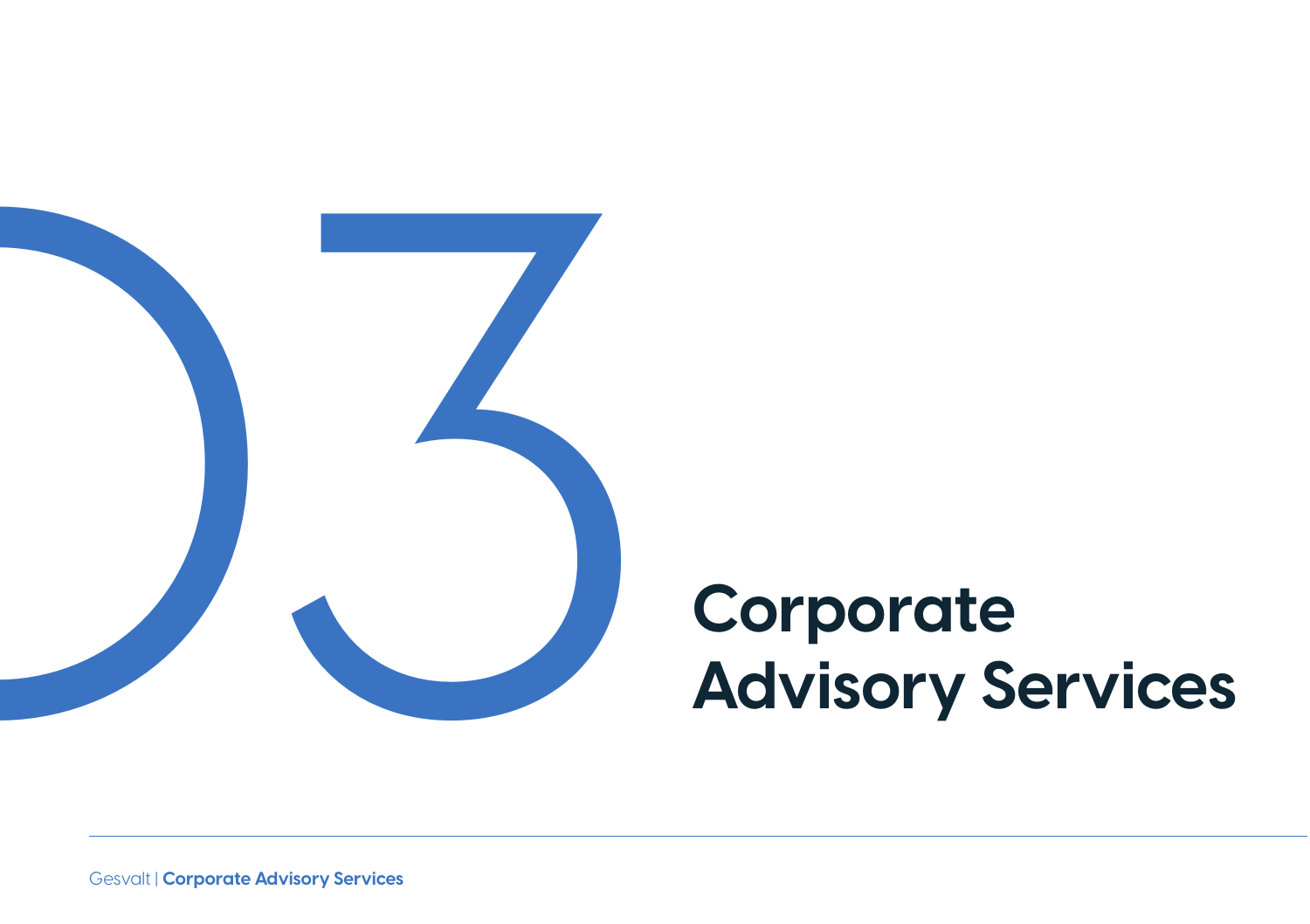#### **Valuation**



- Companies (Enterprise, equity, debt) and businesses
- $\cdot$  Intangible assets
- · Tangible assets (machinery & equipment)
- $\cdot$  Startups
- · Renewable energy projects

### **Disputes & Litigation**

- · Expert Opinions
- $\cdot$  Expert reports
- · Arbitrator's reports

### **CORPORATE ADVISORY SERVICES**



#### **Tax & Accounting**

- $\cdot$  Impairment test
- · Transfer pricing
- Physical-Accounting reconciliations



#### **Corporate Finance**

- PPAs (Purchase price allocation)
- IPOs (Initial public offering)
- IBRs (Independent Business Review)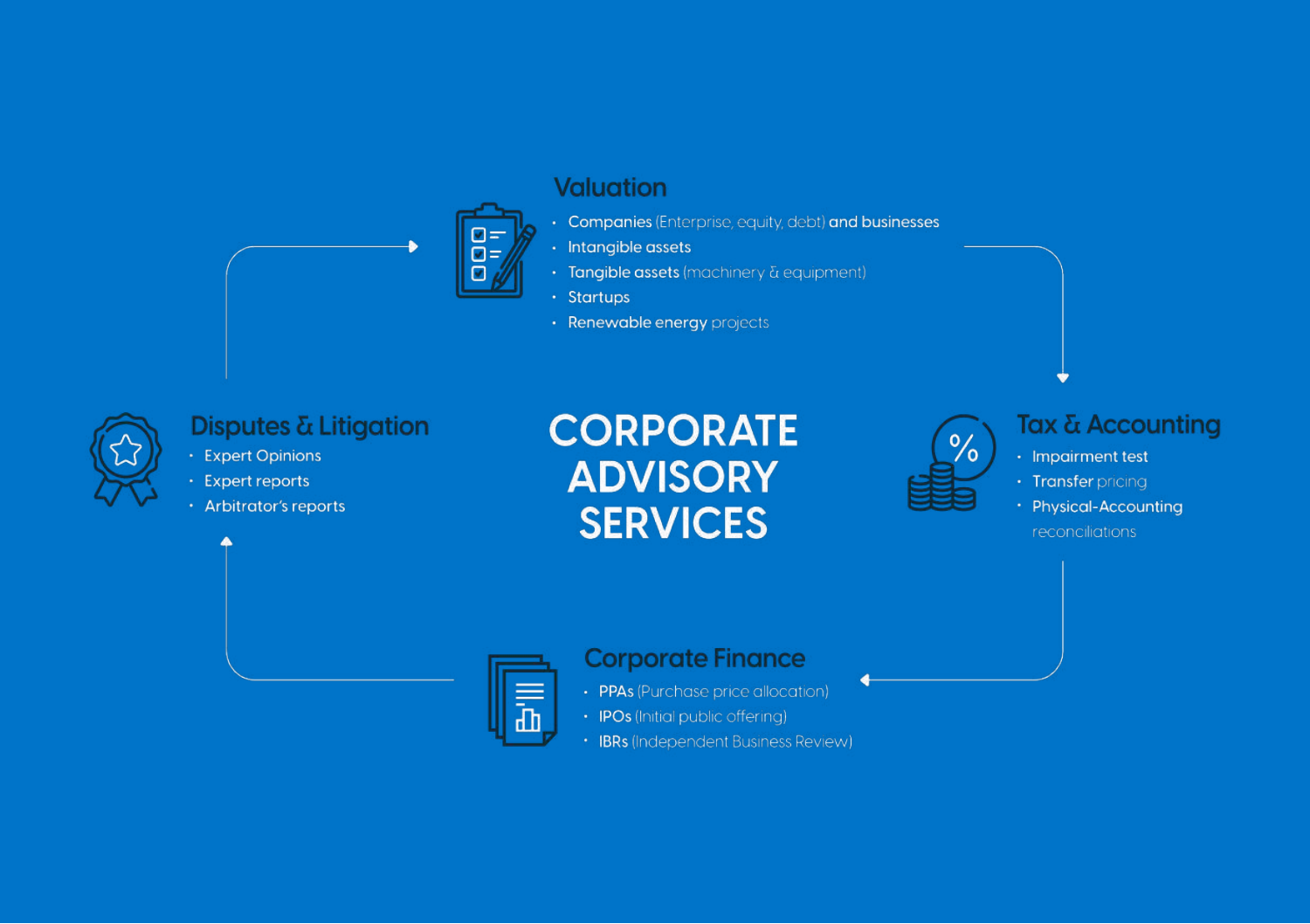### **Valuations**



Valuation of businesses for various purposes:

- Search for liquidity: IPOs, securities-based loans, debt restructuring.
- Corporate conflicts: Successions, separations, exclusion of minority interests, redundancy processes
- Strategic: Divestment, M&A, expansion plans.
- Tax: Determination of capital gain or loss derived from the sale of shares, security for deferred payment.
- Accounting: Impairment test.



Valuation of all types of tangible assets for the following purposes:

- Refinancing/collateral for secured lending.
- Determination of sums insured in property damage insurance policies.
- Sale & purchase in corporate transactions.
- Business combination processes.
- Analysis of useful lives/asset depreciation policies.
- Audits.
- Accidental loss or damage.
- Justification for public aid.



Valuation of all types of intangibles such as brands, patents, Administrative Concessions and goodwill for the following purposes:

- Strategic: Royalties, franchises, licences, total or partial transfer.
- Accounting: Capitalisation in the balance sheet, Purchase Price Allocation (PPA), impairment test.
- Tax: Transfer pricing, Collateral for deferred payment.
- Financing: Security for deferred payment.
- Legal: Litigation, Business interruption.

•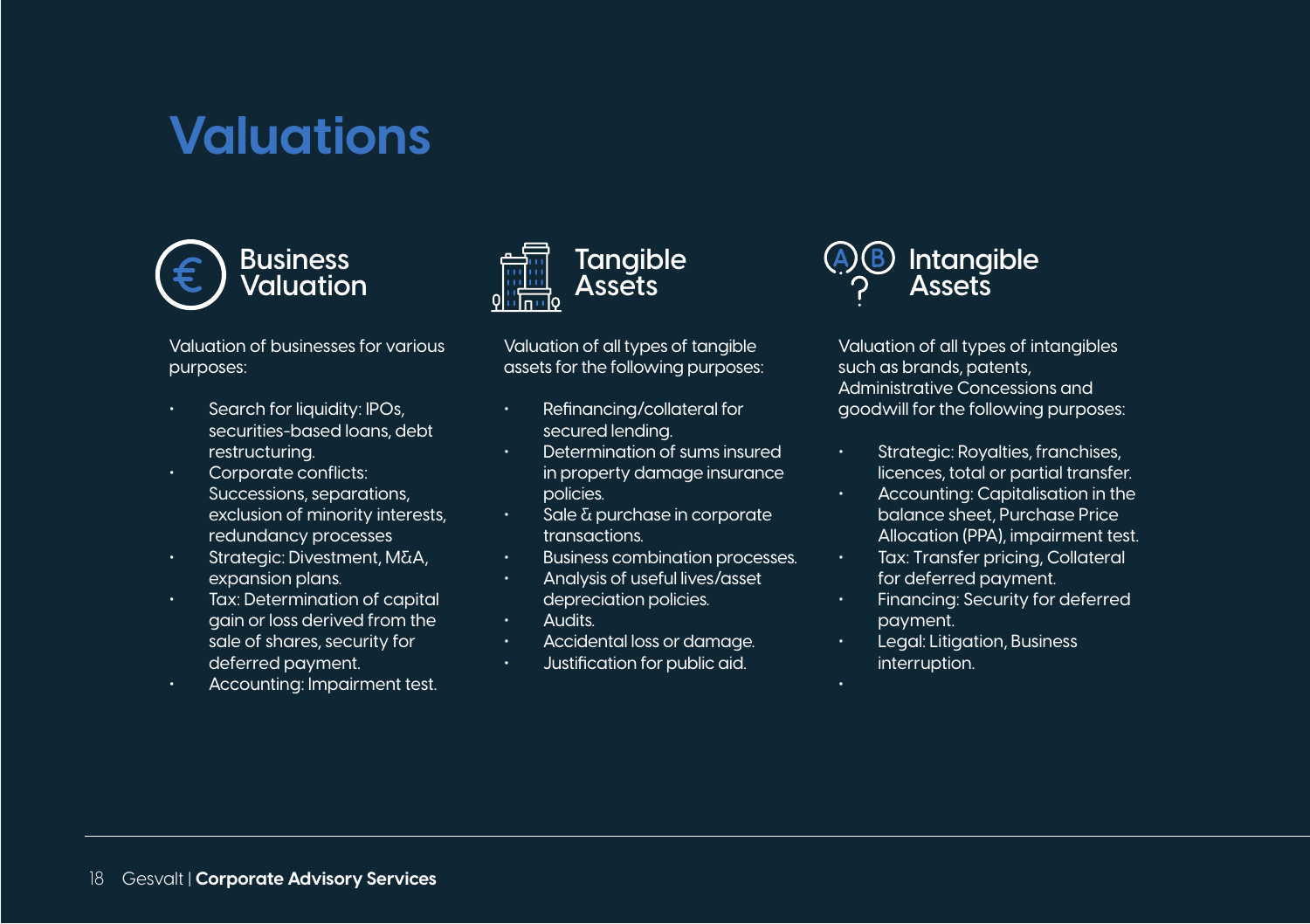### **Tax & Accounting**



Provision of support to corporations and auditors in book value updating processes:

- Under international financial regulation standards (IFRS 3, IAS 36).
- Assets' Fair Value Value-in-Use.
- Detection of the need for changing amortisation methods, useful lives or residual values.
- Non-financial assets and Cash-Generating Units (CGU's).
- Impairment of goodwill due to indications of impairment or on a mandatory annual basis.



Support in the documentation, valuation and justification of the market values in transactions carried out between entities within the same group.

- Reports linked to specific transactions.
- Documentary support.



Completion of inventories and tagging of industrial assets for the subsequent floor-to-book and bookto-floor reconciliation:

- Machinery
- Production lines
- Utilities & systems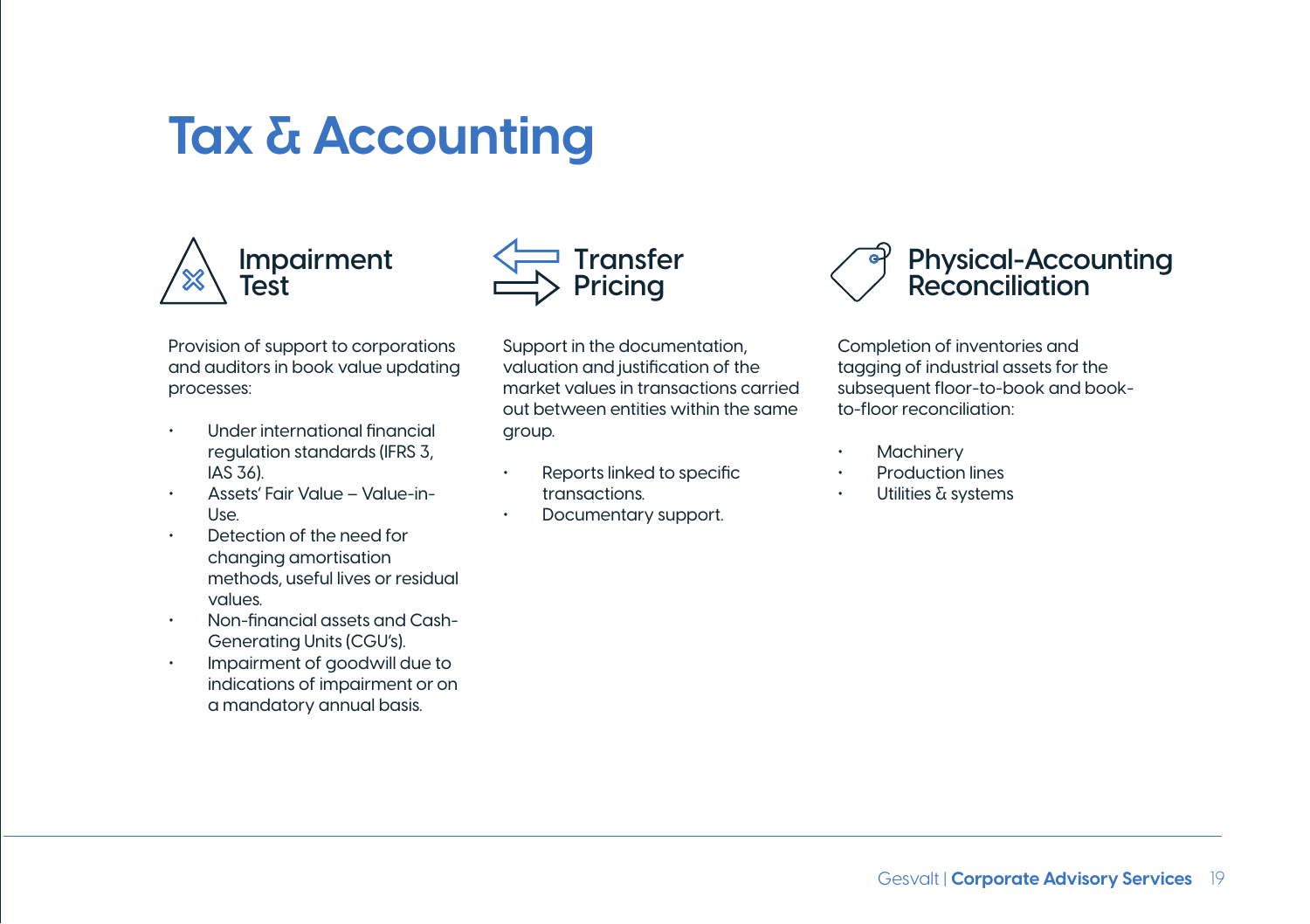### **Corporate Finance**





Preparation of reports on the Allocation of the Purchase Price of companies:

- M&A processes that result in a business combination.
- Under IFRS 3 and IAS 38 international standards.
- Valuation of assets and liabilities at fair value, determination of useful lives. WACC-WARA reconciliation.

Third-party Independent Business Review:

- Historical financial analysis and study of the future evolution.
- Study of the potential to cover present and future cash requirements.
- Actions for business stabilisation under different scenarios.
- Analysis of the reasonableness of the assumptions and sensitivity measurement of their risk.
- Mapping of the financial structure



Advice on the listing of the company's shares on the market.

- Reviews of business plans and cash flow statements.
- Valuation of both assets and equity.
- Advice on determining the listing price.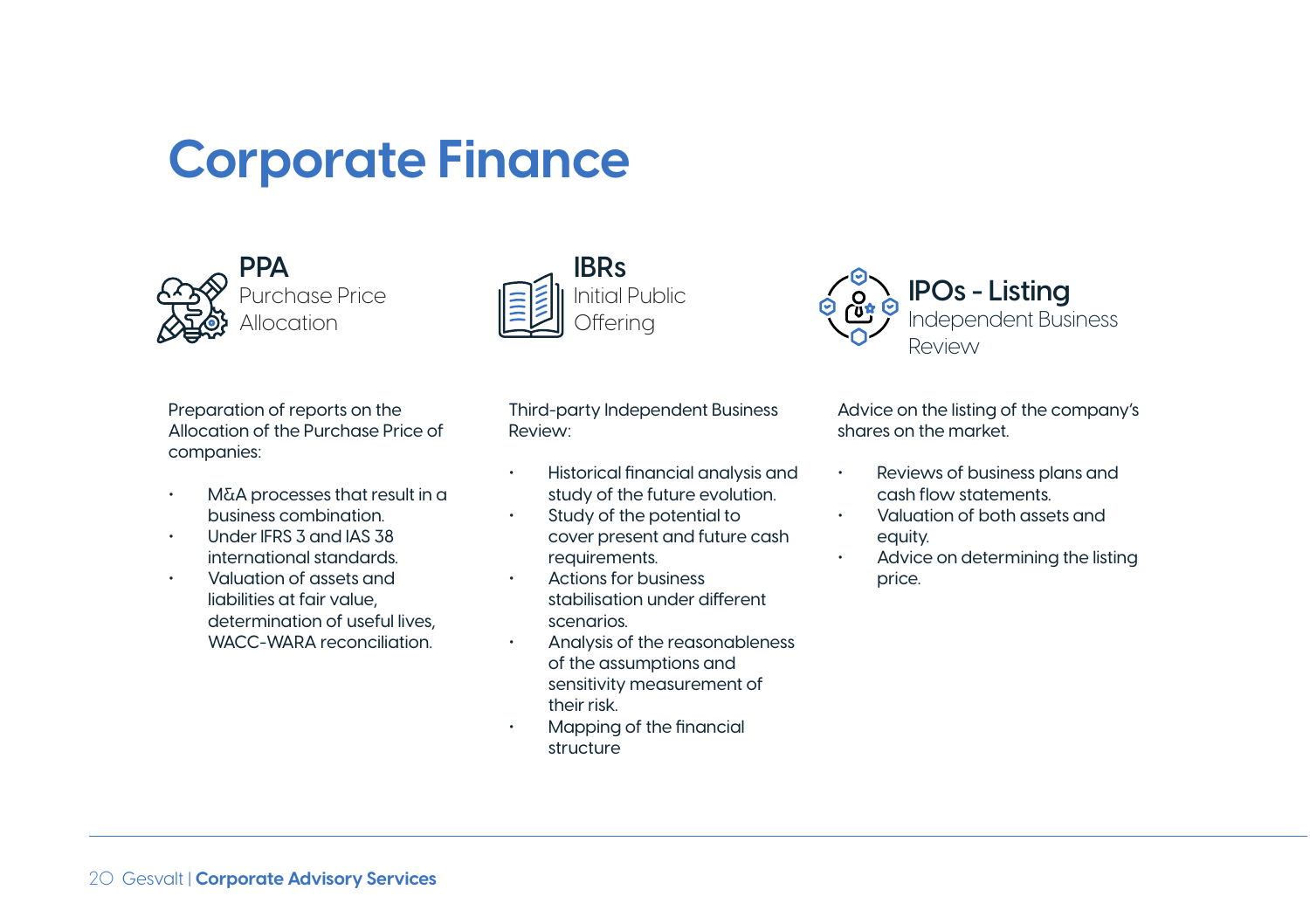### **Disputes & Litigation**



- Advice as an independent expert.
- Support in private or court conflicts.
- All type of proceedings.
- Sectoral knowledge and technical solvency.

**Arbitrator's Report**

- Analysis in support of the conclusions of the Insolvency Report.
- Fair value in continued use– of assets.
- Liquidation value due to cessation of operations and / or quick sale.



Preparation of expert reports either acting ex officio or at the request of an interested party:

- Valuation of all types of assets to determine their tax base or justification of transfer prices in related-party transactions.
- Intervention in corporate dissolutions, transformations, insolvency proceedings and corporate conflicts.
- Valuations for inheritance distribution, property separation, joint dissolution, etc.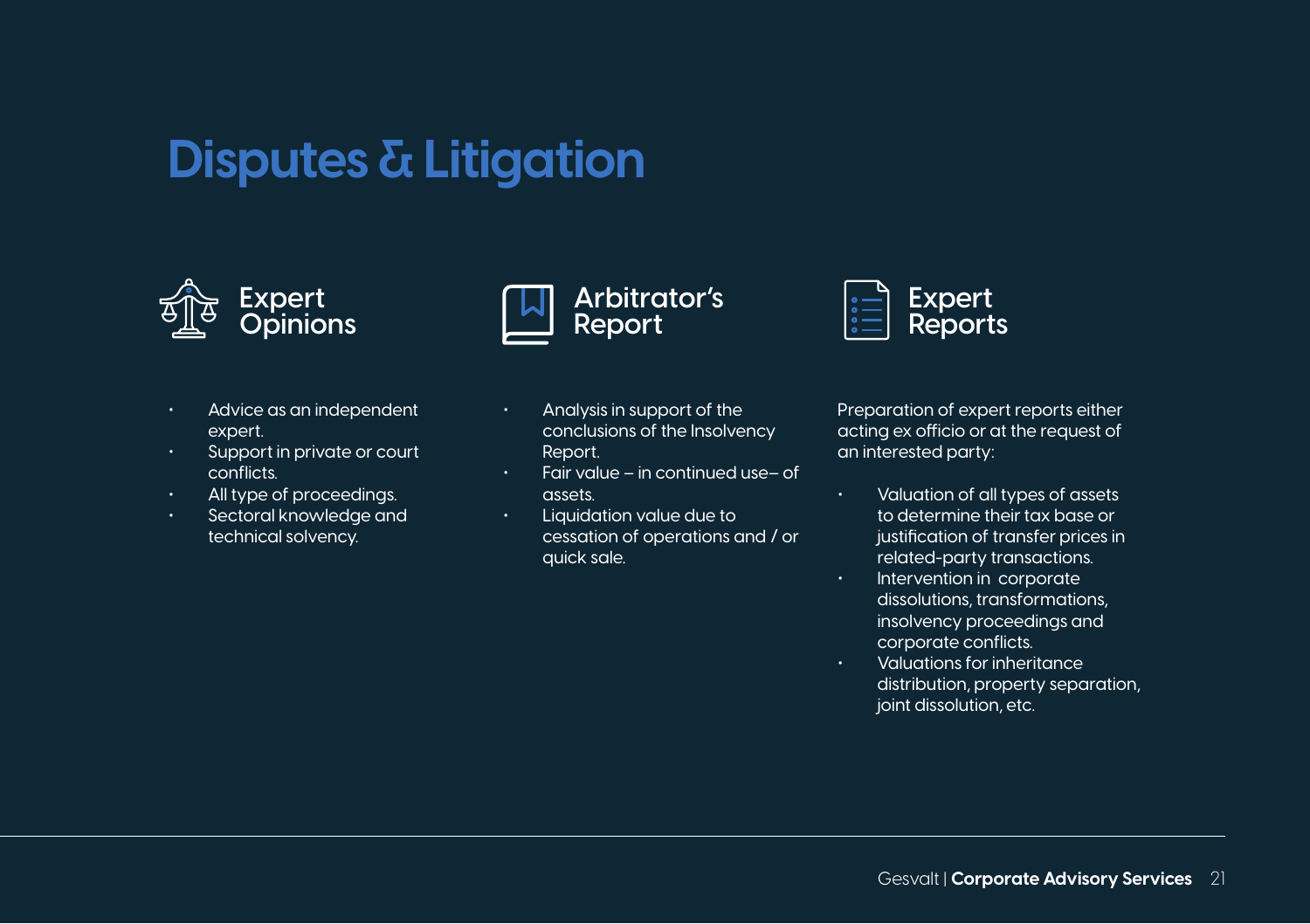### **Knowledge, Expertise and Commitment**

#### **Hospitality and Entertainment**



#### **Insurance**



#### **Health, Pharmaceuticals and Biotechnology Banking and Finance**



#### **Real Estate Development and Construction**



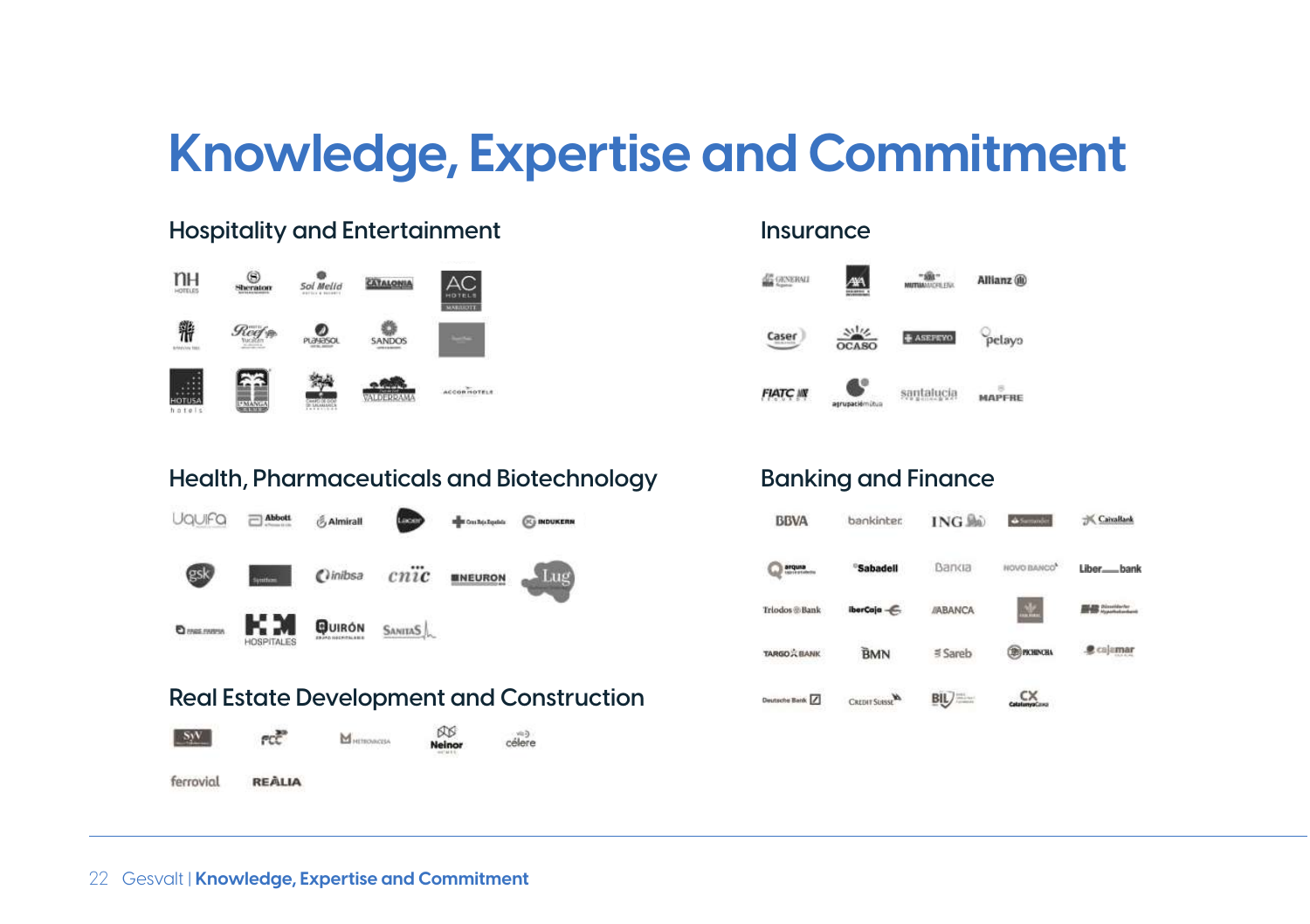#### **Large Shopping Centres, Distribution and Consumption**

|                                                    | Catvo      | <b>Carl Car</b>      | MONETE                         | venecia                |
|----------------------------------------------------|------------|----------------------|--------------------------------|------------------------|
|                                                    | Kraft >    | <b>MEXCADONA</b>     | Dia [X]                        | bigg                   |
| CORTEFIEL<br>the contract property of the contract |            | (Sfera)              |                                | <b>ALCALA</b><br>MAGNA |
| ESCADA                                             | THEANG CO. | HERNES               | LOEWE                          | <b>FLDEASA</b>         |
| parqueAstur                                        | atalayas   | LA: ROILS OD VILLAGE | <b><i>CARLEY CARDSCART</i></b> |                        |

#### **Investment Management Servicers**



#### **Public Administrations**





A.HPOGESIBERU